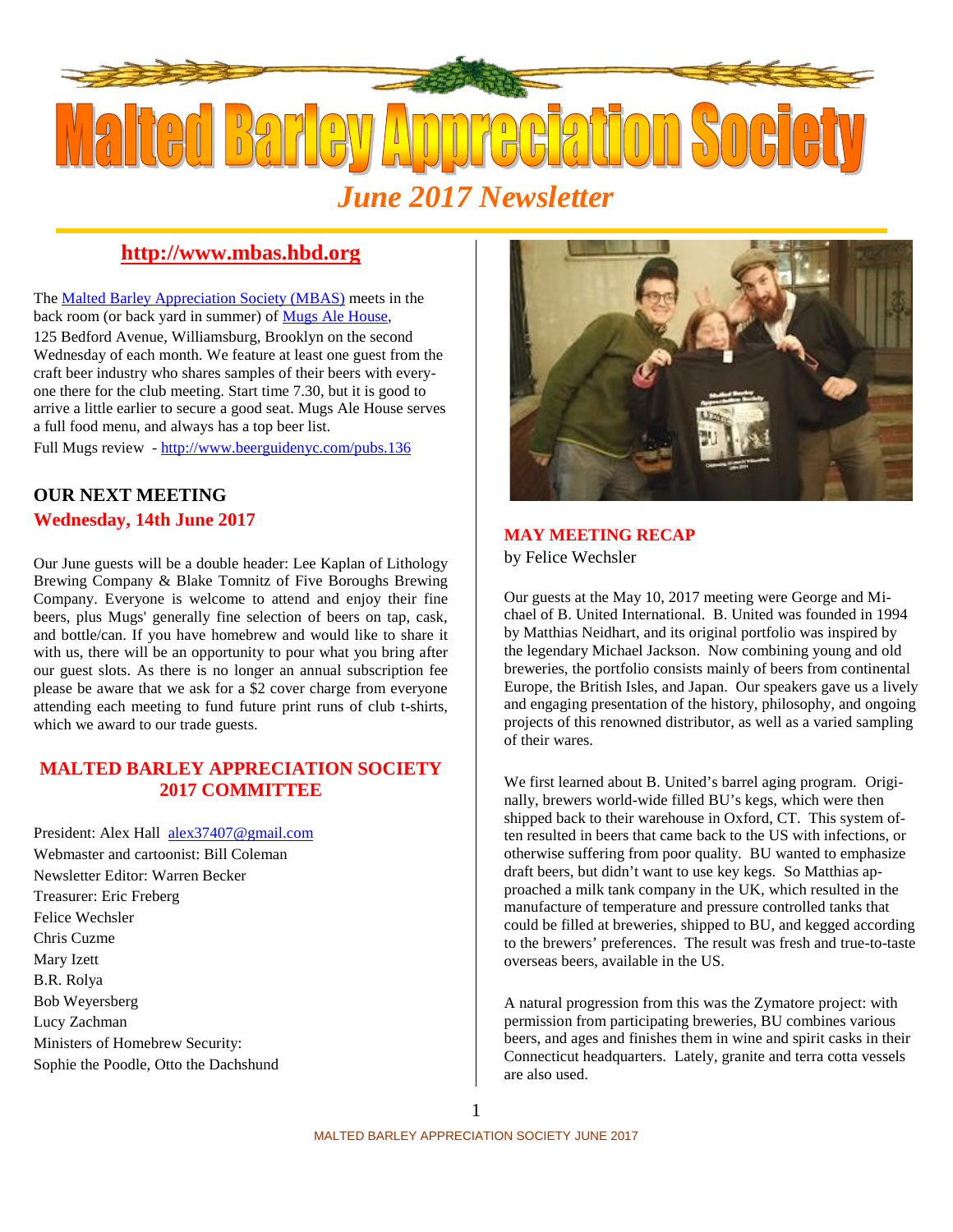And now, the beers we tasted.

Our first sample was OEC Experimentalis. OEC, which stands for Ordinem Ecentrici Coctores (more or less Latin for "Order of the Eccentric Boilers") is a brewery extension of BU, and is located in their Oxford premises. OED uses their own strain of yeast, and also harvests wild yeast. This beer is brewed with peaches and kumquats and aged in Zinfandel barrels. Weighing in at 6.4%, it blends one and three year old ales matured on the fruit. According to George and MIchael, three different beers were involved. This beer was brewed in 2014 with fruit added to various permutations in 2015 and 2016. It was tart, but not overly so. I detected a nice, peachy softness, and there were probably significant notes of kumquat as well, but I'll be damned if I could tell you what kumquat-infused beer tastes like as I've only ever tasted jarred kumquats in heavy syrup. (My grandma liked them.) Anyway, it was lovely.

We next tried two koji beers from Italian brewery Birrificio Del Ducato, both at 4%. Koji is the mold associated with the rice in sake-making. We tasted beers brewed with yellow and black koji. The yellow produces more lactic acid, and the black produces more citric, giving the beers distinctively different flavors.

Koji Il Riso yellow is brewed with Belgian yeast, with jasmine and green tea added. Slightly tart, the green tea definitely comes through. Per our speakers, the adjuncts effect considerable changes on the koji, downplaying the acidic tones and emphasizing the tea and jasmine. I found it pleasant and quite drinkable, though if you're looking for a traditionally "beery" beer, this is not your thing.

The Koji Is Riso black was much, much tarter and slightly herbal on the finish. While I preferred the yellow, some of our more sophisticated palates (calling you out, Mr. Naegele!) really loved the black. Both were very nice.

Next up was Hanssens Artisanaa Oude Kriek at 6%. Hanssens is a Lambic Blendery that makes only small batches (apparently, the owners have day jobs.) This beer was made with Belgian royal cherries and matured in oak barrels. It was smooth, slightly tart, and intensely fruity, taking advantage of Boone, Girardine, and Lindemanns worts. Yum!

This was followed by Hanssens Scarenbecca Kriek, a Lambic fermented on rare, hand-picked sour cherries, and aged in oak barrels. Blood-red in color, this was soft and deeply fruity and quite delicious.

Bambergs Spezialitat Aecht Schlenkerla Rauchbier, at 5.5% came next. An historic German beer in the old tradition, if you like smoke and a bit of bacon, stop here.

Finally, we sampled Schneider Weisse Aventinus Cuvee Barrique. This 9.5% big boy combines matured Aventinus (aged in pinot noir barrels) and Aventinus Eisbock (aged in chardonnay

barrels) which are then bottle-conditioned with house yeast. Smooth, spicy-sweet, and slightly tart, it was way too drinkable for someone who had to be at work early the next morning, but well worth it!

An entertaining and informative evening from B. United, and many thanks to George and Michael for the tasty beers!